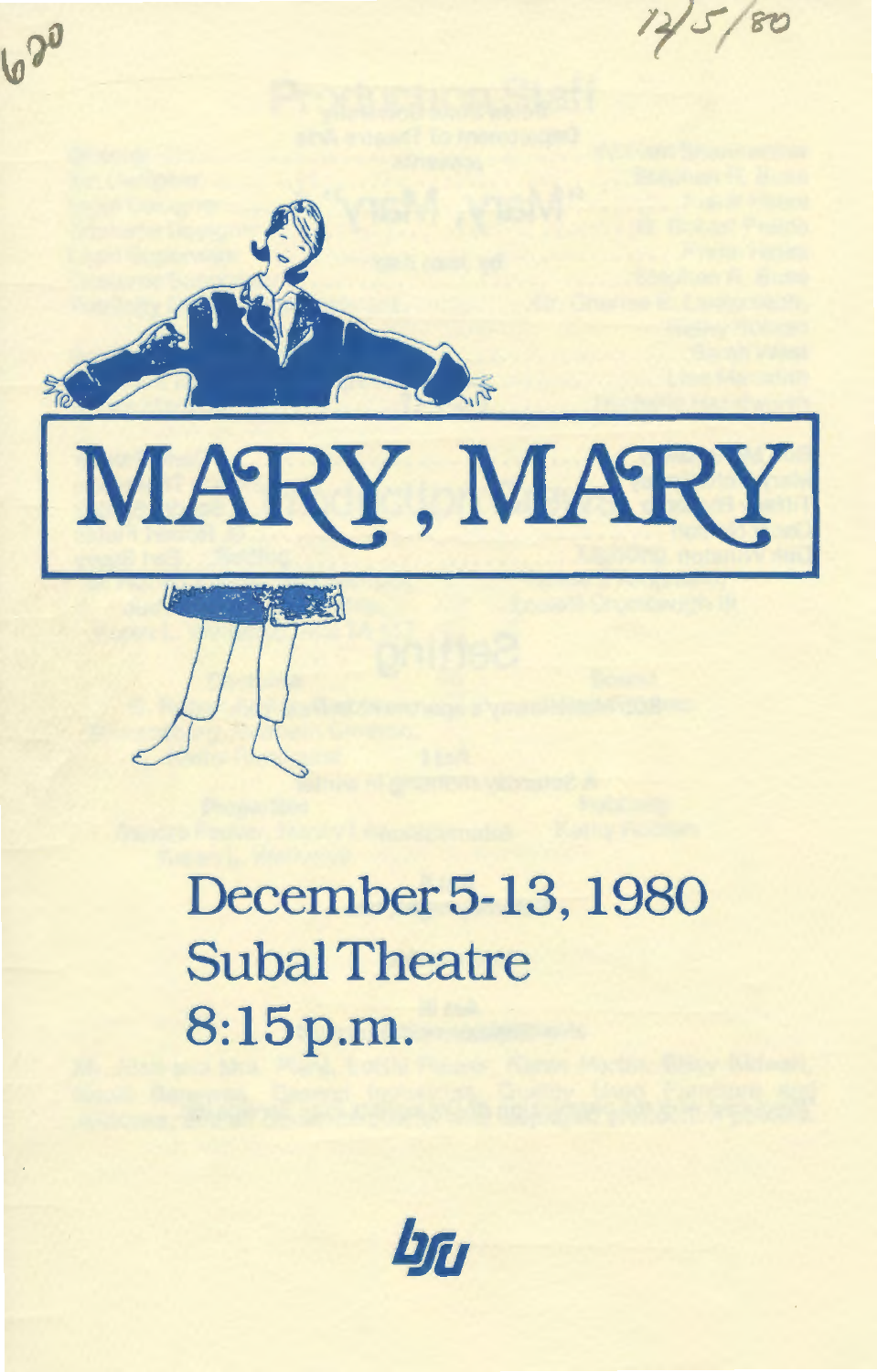**Boise State University Department of Theatre Arts presents** 

**''Mary, Mary''\*** 

**by Jean Kerr** 

#### **Cast**

|  |  |  |  |  |  |  |  |  |  | Mary McKellaway Wendy Thompson |
|--|--|--|--|--|--|--|--|--|--|--------------------------------|
|  |  |  |  |  |  |  |  |  |  |                                |
|  |  |  |  |  |  |  |  |  |  |                                |
|  |  |  |  |  |  |  |  |  |  |                                |

# **Setting**

Bob McKellaway's apartment in New York

**Act** I A Saturday morning in winter

Intermission

**Act** II Saturday night, late

**Intermission** 

**Act Ill**  Sunday morning

\*Produced with the permission of Dramatists Play Service Inc.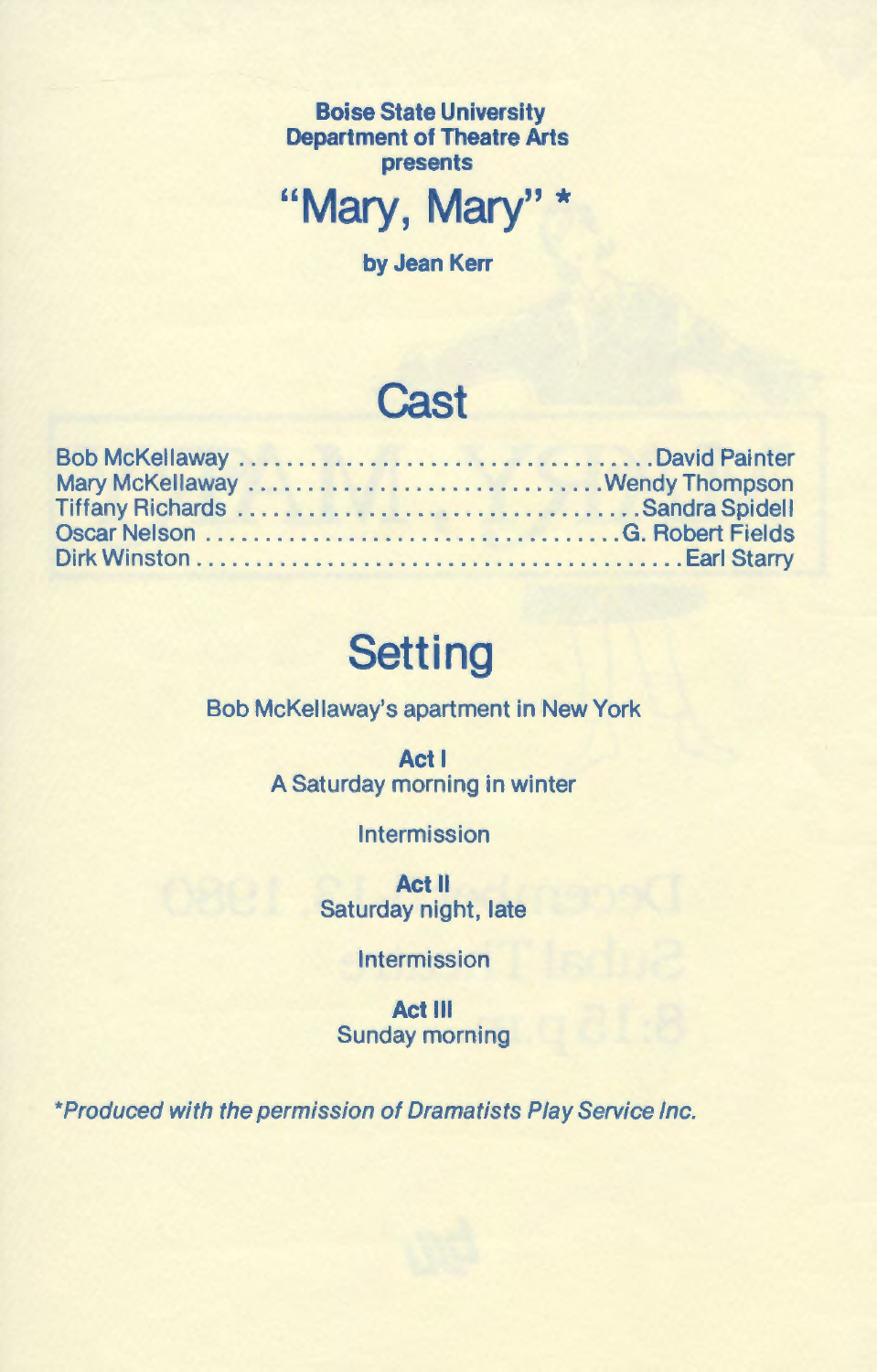## **Production Staff**

| Publicity Director and AssistantDr. Charles E. Lauterbach, |                                     |
|------------------------------------------------------------|-------------------------------------|
|                                                            | <b>Example 2018 19 Kathy Robran</b> |
|                                                            |                                     |
| Assistant Director and Stage Manager Lisa Meredith         |                                     |
| House ManagerRochelle Hazelworth                           |                                     |
|                                                            |                                     |

# **Production Crews**

**Setting**  G. Robert Fields, Tom Hanigan, Judy Pittman, Joy Bates, Karen L. Wethered, and TA 117

**Costume**  G. Robert Fields, Carole Bloomsburg, Gueneth Omeron, Kathy Rundquist

**Properties**  Sandra Fauver, Nancy Lee, Karen L. Wethered

**Lighting**  Teresa D'Ambrosio, Louard Crumbaugh Ill

> **Sound**  Judy Pittman

**Publicity**  Kathy Robran

#### **Special Acknowledgements**

Mr. Fish and Mrs. Plant, Lottie Fauver, Karen Martin, Bitsy Bidwell, Sarah Barsness, Deseret Industries, Quality Used Furniture and Antiques, and all Boise merchants who displayed production posters.